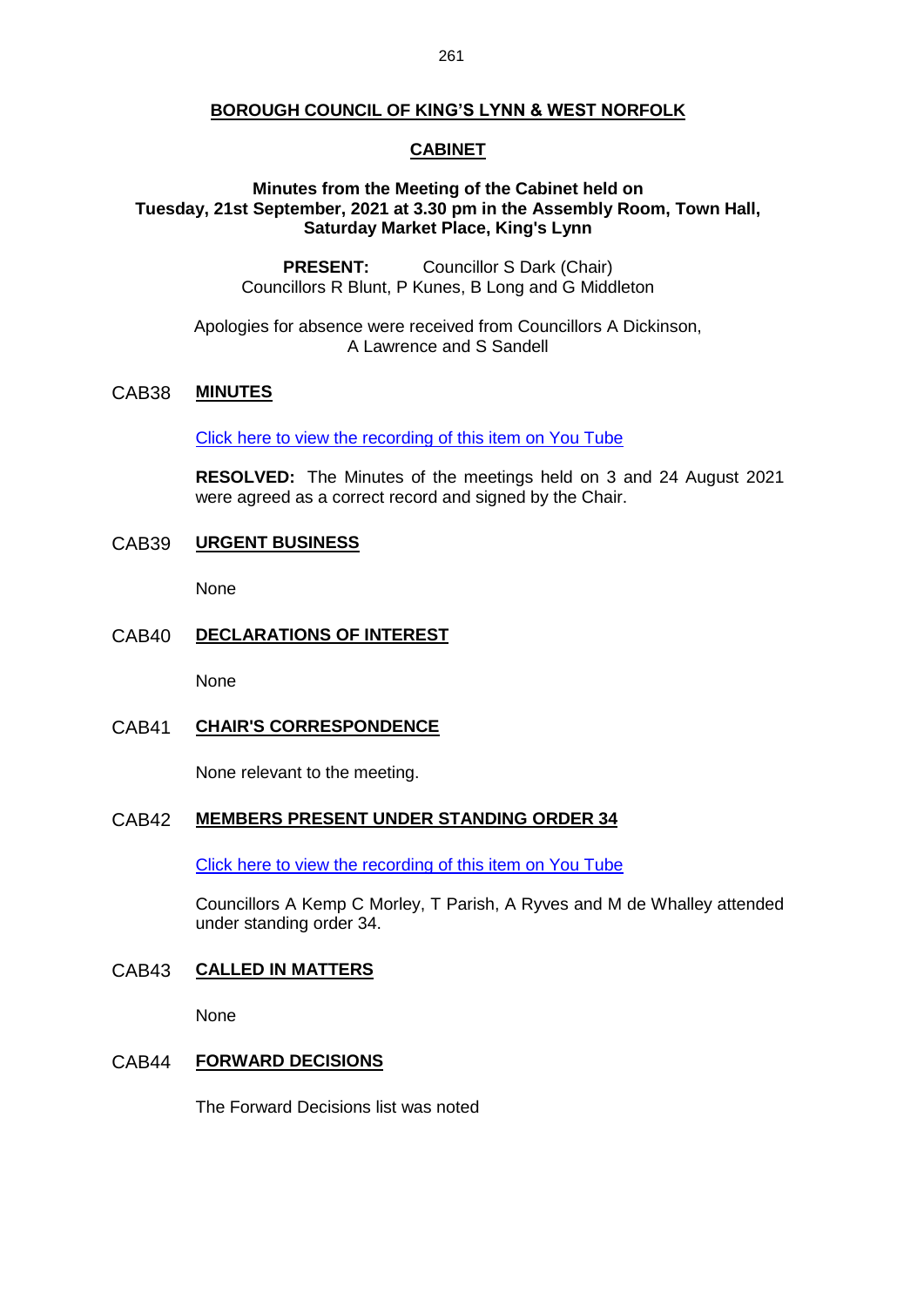# CAB45 **MATTERS REFERRED TO CABINET FROM OTHER BODIES**

[Click here to view the recording of this item on You Tube](https://youtu.be/qxpRmbZN2YY?t=226)

Comments from the Environment and Community Panel on the Climate Change item were received and noted by Cabinet.

## CAB46 **CLIMATE CHANGE STRATEGY AND ACTION PLAN**

[Click here to view the recording of this item on You Tube](https://youtu.be/qxpRmbZN2YY?t=262)

Cabinet considered a report which explained that the Climate Change Strategy and Action Plan (CCS&AP) presented followed on from the Climate Change Policy document and provided a clear Strategy and an Action Plan to deliver the Council's Climate Change agenda. The CCS&AP had been split into Phase 1 works which would deal with the reduction of the Council's own carbon footprint to carbon net zero by 2035. Phase 2 would deal with the BEIS district carbon emissions and would be led by several factors such as national policy initiatives and local stakeholders such as the Norfolk Climate Change Partnership to deliver net zero by the Government's policy target date of 2050.

Under standing order 34, Councillor Kemp addressed Cabinet calling for district heating, green transport, rail transport to Hunstanton and no incineration.

Under standing order 34 Councillor de Whalley drew attention to the low lying coastal element of the Borough and called on the same response as given to covid. He called for more meaningful community consultation on the documents and a community assembly. He considered that £25,000 too small a figure for the work.

Under standing order 34 Councillor Parish commented that the public were concerned about the impact of climate change now on their lives. He asked ow strong mitigation levels on things such as surface flooding, he asked if the Borough would monitor the plans of other agencies on programmes of mitigation and improvements and maintenance.

Under standing order 34 Councillor Ryves supported the comments on flooding, and asked if the borough could encourage planning laws to expect more environmentally sound houses working with the developers.

Under standing order 34 Councillor Morley supported the comments about surface water flooding and the need for it to be in the policy. He considered it a practical and reasonable document but felt the tone of the document should reflect the urgency, and the organisation should imbue the emergency. He felt the Task and Finish Groups should be ongoing. He drew attention to the new ways of working and building assets which could potentially be disposed of, and that the pathway was backloaded, he felt more vigour needed to be brought to it.

Councillor Kunes reminded Members that the costs of all things had to be considered and vehicles would be changed when they were due. He did not agree with delaying the plan to carry out more consultation.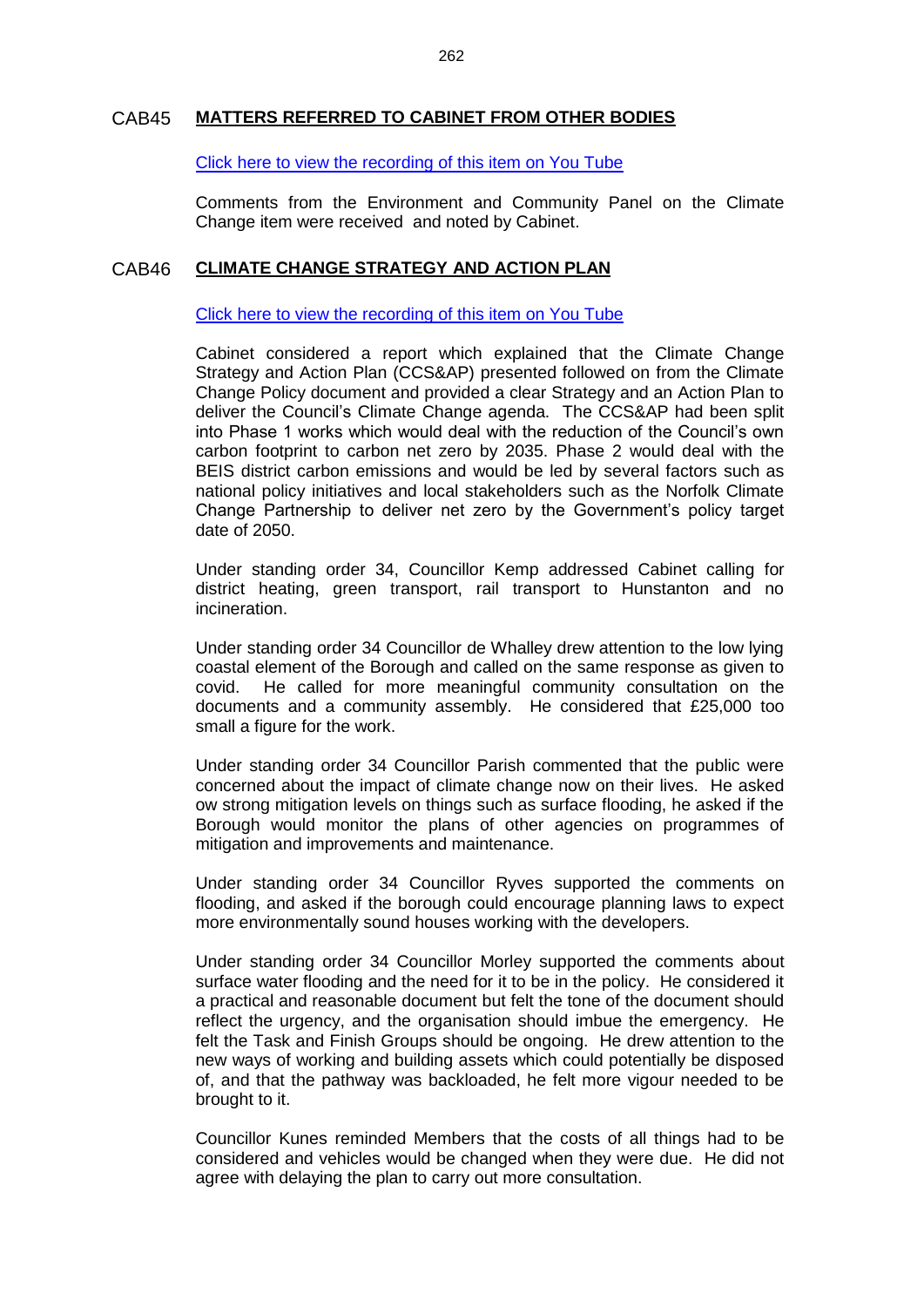Councillor Long considered it was a sensible raft of measures, he congratulated the officers for the work on this.

Councillor Blunt re-iterated this comment. He asked what was happening in the rest of the County, to which it was explained that there was a Norfolk Climate Change Partnership of all local authorities and the NALEP, which was chaired by the Chief Executive. It worked to look at joint working and climate change opportunities for Norfolk. The Chief Executive confirmed the arrangements.

Councillor Middleton acknowledged the important work carried out by Councillor Kunes and Officers. He commented on suggestions made by standing order 34 members and drew attention to the fact it would be implemented over a number of years, working with the Chamber of Commerce, supporting businesses. He congratulated Henry Saunders for the work completed.

Councillor Dark drew attention to understanding the starting point of the situation, the document was a living document, and anything would be considered. He acknowledged it had to be actions, not just words, and drew attention to the works already completed and planned and would work with residents and businesses. He reminded members that £1m over a 4 year period would be allocated to Climate Change work.

**RECOMMENDED:** 1) That the Climate Change Strategy & Action Plan be adopted.

2) That the Borough Council's carbon footprint net zero date be brought forward to 2035 or sooner if financially and practically deliverable

## **Reason for Decision**

To provide a Strategy and Action Plan to achieve the Borough Council's carbon footprint net zero target by 2035 and work towards the UK's net zero target of 2050.

# CAB47 **RE-FIT STREET LIGHTING**

[Click here to view the recording of this item on You Tube](https://youtu.be/qxpRmbZN2YY?t=2240)

Cabinet considered a report which explained that in 2018 the Council started Re:fit Phase 1, in which Ameresco were selected to deliver energy efficiency and emissions reduction projects. Ameresco produced an investment grade proposal (IGP) for our last remaining project; improving the streetlighting portfolio.

Streetlighting was slipped from Phase 1 following an assessment of all of the Council streetlighting stock, which identified significant additional work required to identify what was required to allow all columns to be fitted with the new LED heads.

Ameresco were to install high efficiency LED lighting, by replacing units on a one for one basis. Streetlighting columns were also included within the replacement scope. From our 684 streetlights, 126 columns needed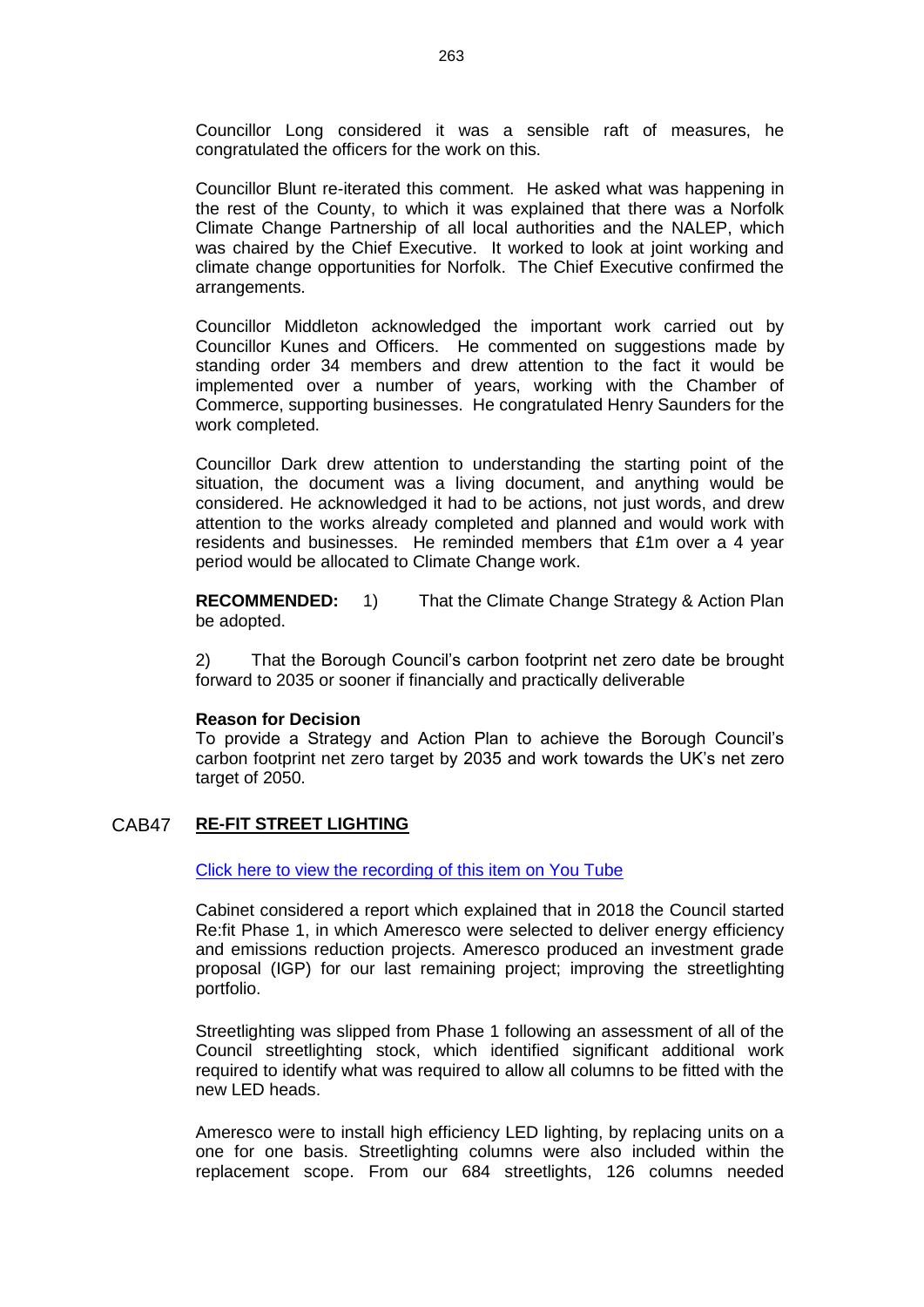replacement due to having serious defects or having defects whilst being situated in a high-risk area.

Council approved £2,000,000 of capital funding on 29 November 2018 to progress the projects. This approval was granted assuming the identified schemes remained at or improved the agreed payback. Payback for the streetlighting project was identified at 17.30 years and for the total Re:fit project, at 10.50 years.

Following the streetlighting IGP, the payback period of 22.95 years was identified, which is outside of the above agreed payback terms. Cabinet were invited to approve the new payback period.

Under standing order 34 Councillor Parish asked for detail on the type of LED lighting to be used. It was agreed that this could be provided outside of the meeting.

Under standing order 34 Councillor Morley made reference to £2m being a lot of money for the scheme and suggested it was delayed for a joint procurement to potentially take place.

Councillor Long drew attention to the fact that the whole re-fit project had been £2m, with £1.4m already allocated elsewhere. The damaged or aged columns needed replacing at the same time as the lights. He drew attention to the fact the Treasury backed funding was awarded and the usage of Ameresco permitted the procurement benefits of national schemes.

Councillor Dark drew attention to the annual CO2 savings proposed, and the numbers involved, the budget had increased by a small amount.

**RESOLVED:** That the streetlighting replacement scheme with the longer payback period be approved.

### **Reason for Decision:**

To improve the council's streetlighting (some of which have columns in need of replacement), achieve wider energy savings and help reduce the Borough Council's carbon footprint to net zero.

## CAB48 **NORFOLK STRATEGIC FLOOD RISK STRATEGY**

[Click here to view the recording of this item on You Tube](https://youtu.be/qxpRmbZN2YY?t=2934)

The Chair reminded Members that he would permit standing order 34 Members to ask questions as it had to be brought forward with a short timeframe to comply with the request of the Alliance. He explained that the report was within Cabinets powers, not recommendations to Council.

Cabinet considered a report which explained that the Norfolk Strategic Flooding Alliance (NSFA) was established by Norfolk County Council in February 2021 in response to major surface water flooding events across Norfolk in January 2021. It was intended to help ensure that Norfolk communities and infrastructure were safer and more resilient to the risks of inland and coastal flooding.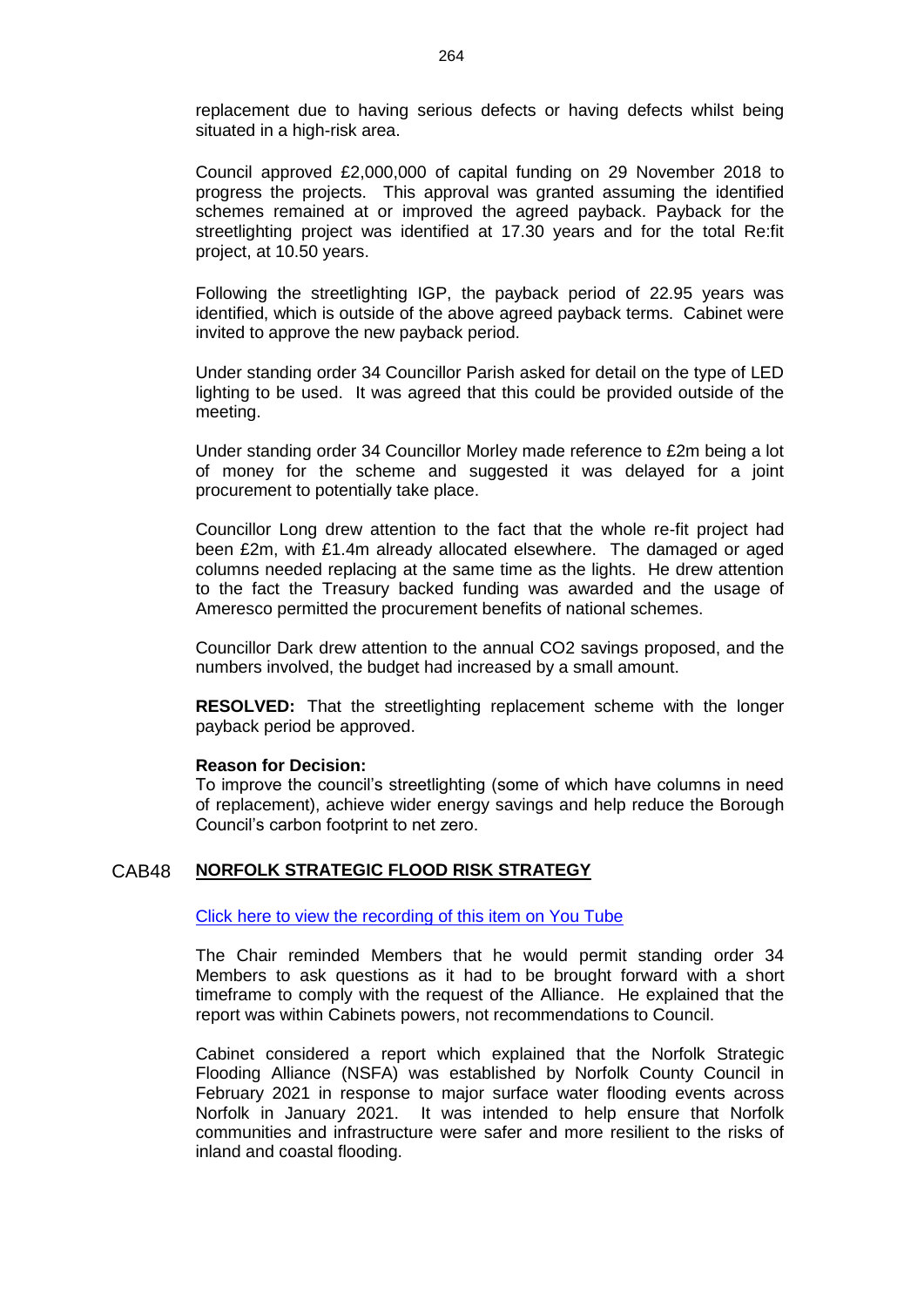It was noted that multi-agency work had fed into the development of the strategy which was intended to set out the goals, vision and objectives for the NSFA and provide a framework for the various flood risk management authorities to work to resolve priority flood sites and improve community resilience.

The main aims of the strategy were to:

- Update Norfolk's Flood Risk Management Strategy
- Strengthen partnership working amongst the many organisations with responsibilities for flood risk management in Norfolk, and

 Capitalise on the current strong political will to help protect Norfolk better from future flood events

The terms of reference for the NSFA were set out in the NSFA Overall Strategy (Appendix A to the report). It was planned that the strategy would be ratified at the NSFA Board meeting on 20 September 2021. The Strategy would then be reviewed annually at the July NSFA meeting, where organisations would affirm their commitment to the NFSA and the delivery of collaborative working in accordance with the principles.

Under standing order 34 Councillor Kemp asked Cabinet to contact those agencies who she considered were drawing back on their responsibilities such as the Environment Agency. Councillor Long offered to discuss her points raised outside of the meeting.

Councillor Long endorsed the approach and referred to it as a scaled up version of what was done locally. He hoped it would reduce barriers for the public in getting issues dealt with and drew attention to the important work of the IDBs and this body of managing water.

Councillor Dark drew attention to the importance to be able to be part of the group.

**RESOLVED**: To endorse the Norfolk Strategic Flooding Alliance Strategy and Action Plan as set out in Appendices A and B of the report.

## **Reason for Decision**

To encourage greater cooperation and coordination across Norfolk in response to flood risk.

# CAB49 **REVENUE OUTTURN 2020/21**

## **Click here to view the [recording of this item on You Tube](https://youtu.be/qxpRmbZN2YY?t=3469)**

Cabinet considered a report presented by the Assistant Director Resources which set out in summary the revenue outturn for 2020/2021 for the Council. The report showed details of the major differences between actual costs/income compared to the revised estimates for 2020/2021 reported in February 2021 monitoring.

The accounts showed the Borough's spend of £16,330,894 which was £7,866 less than the revised position following February's monitoring for 2020/2021. This included a proposal to transfer £1,690,243 to reserves for continued operations in 2021/2022 and a drawdown of £1,083,135 from reserves to fund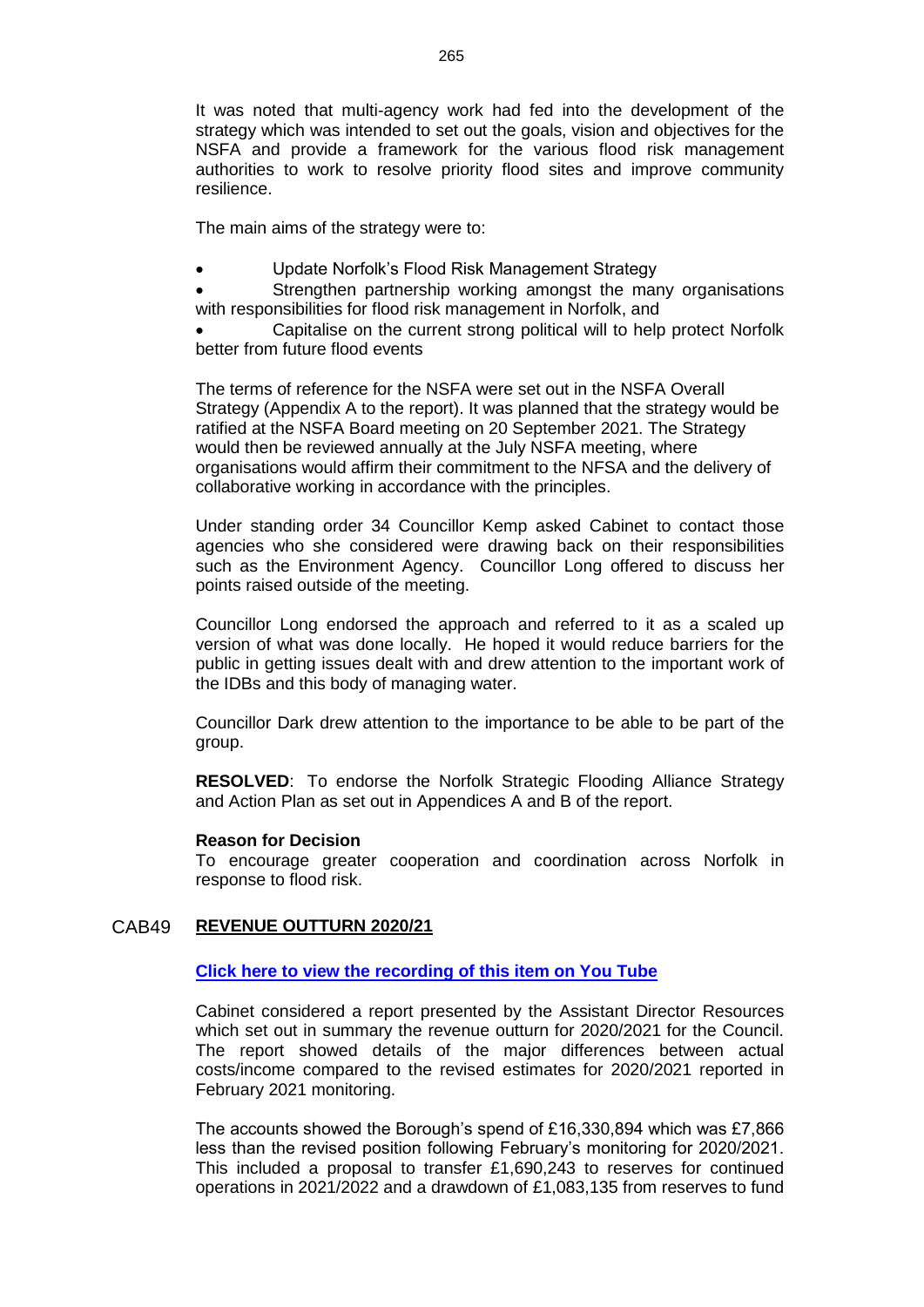the budget. This was a reduction of £174,405 to the estimated drawdown of £1,257,540 as reported in February monitoring position, which meant that the unused amount would remain within the General Fund Reserve balance that will be carried forward to 2021/2022.

The Council's continuing strategy was to identify budget savings in year, as part of the monitoring process and at year end. Any savings were then transferred to the General Fund Reserve balance for use in future years.

Under Standing Order 34 Councillor Kemp drew attention to the community safety initiative and suggested more funding be allocated to this area to deal with issues people were dealing with.

Under standing order 34 Councillor Ryves asked no plans to cap the loans for the West Norfolk Housing Company which surprised him as he considered they would be involved with the Parkway project.

Councillor Long reminded Members that the report was the Outturn report for the year past. He congratulated officers on the final position of the Council after the pandemic year and the work undertaken to reach that position.

Councillor Dark whilst referring to the very difficult previous year also thanked all the officers involved in getting to this position and the work on the pandemic over the last year.

**RESOLVED:** 1) That the draft revenue outturn position for 2020/2021 be approved.

2) That the amendments to the Earmarked Reserves Policy be approved.

### **Reason for Decision**

To approve the draft revenue outturn position for 2020/2021 for the Council.

## CAB50 **CAPITAL PROGRAMME AND RESOURCES 2020-25 OUTTURN**

[Click here to view the recording of this item on You Tube](https://youtu.be/qxpRmbZN2YY?t=4569)

Cabinet considered a report which provided details of the outturn of the 2020/2021 capital programme and outlined amendments and rephasing to the spending on schemes, revising the programme for 2020/2025. The capital programme outturn for 2020/2021 totalled £9,647,035 (£11,814,538 including Exempt and Capital Loans) against an approved budget of £15,519,610 (£20,642,450 including Exempt and Capital Loans). It had been necessary to rephase a total of £6,247,370 (£9,596,710 including Exempt) of scheme costs to future years. Useable capital receipts generated in the year totalled £14,429,635. The capital resources available to fund expenditure in 2020/2021 were detailed in section 3 of the report.

The Chair reminded Members that the report had a small element of it that was exempt, and that if members wished to discuss the detail of that part of the report it would be necessary to exclude the press and public for that. Members confirmed they did not have any points to make on the exempt part, so open session was retained.